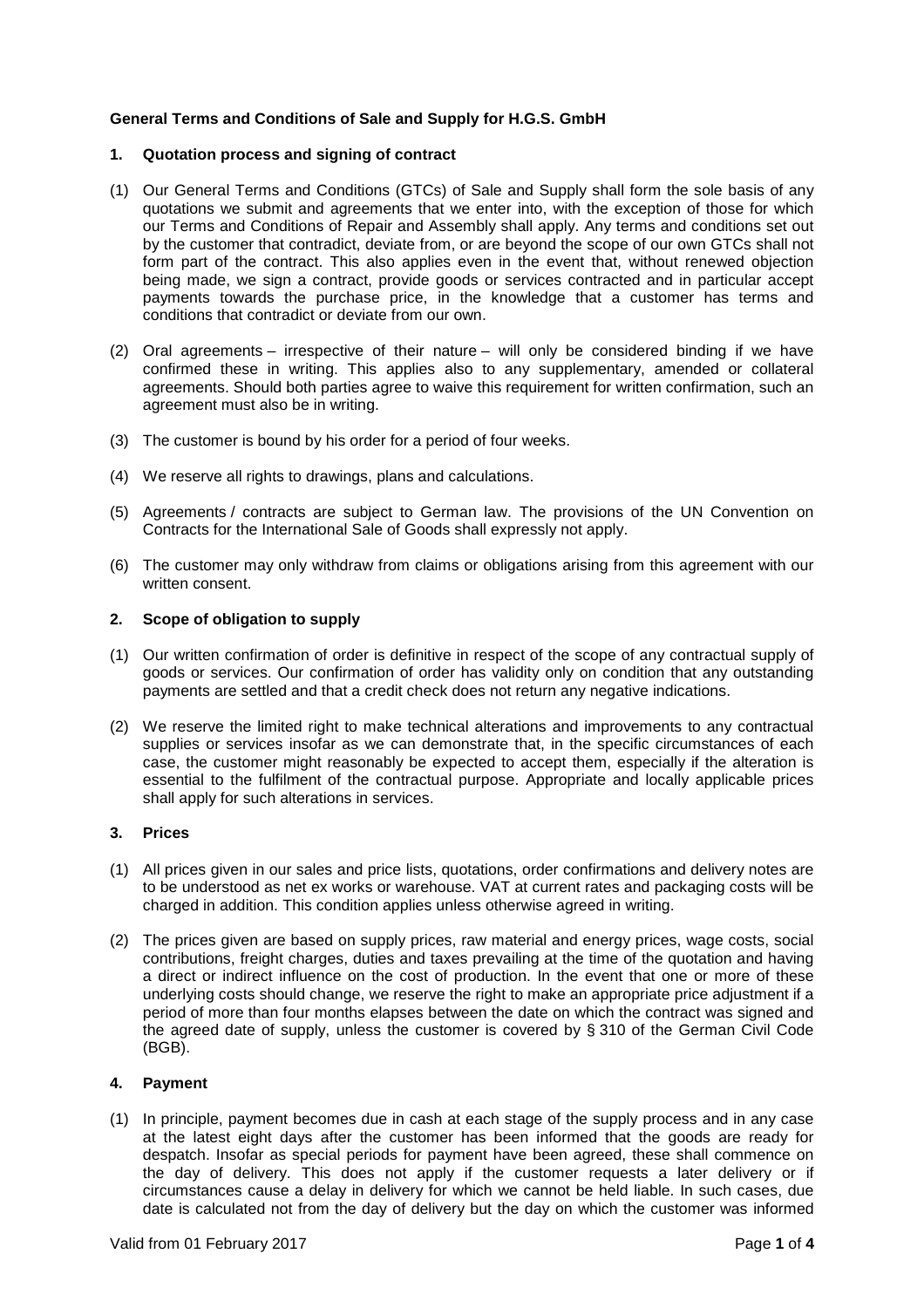that the goods were ready for despatch (see Sentence 1).

- (2) Part deliveries are permissible, insofar as this is not unacceptable to the customer, especially when the part delivery is applicable for the customer in terms of the contractual purpose, substantial additional costs to the customer are not thereby incurred, and the remaining delivery is guaranteed. Part deliveries oblige the recipient in turn to make part payments to an appropriate amount.
- (3) Cheques and bills of exchange are only accepted on a provisional basis until they are credited to our account. Renegotiation and prolongation are not considered as fulfilment. Collection charges, discount charges or any other charges are to be borne by the customer.
- (4) Retention of payment, price reduction or offset is only permissible in cases where a counterclaim, price-reduction right or retention right have been acknowledged by us in writing or have been upheld in a court of law.
- (5) If circumstances are brought to our attention after the agreement has been signed that lead us to doubt the creditworthiness of the customer, we are entitled to make the supply of further goods or services dependent on the customer demonstrating adequate sureties within an appropriate period of time. If the customer is unable to demonstrate such sureties within a reasonable length of time, we are entitled to withdraw from the agreement and to claim compensation for default.
- (6) If the customer falls behind with their payments, we are entitled to add interest at the respective rates in force in terms of the German Civil Code (BGB § 288, Sections 1 and 2). This provision will not apply if we can demonstrate that we have incurred greater costs as a result of the default on payment. Nor will it apply if the customer can demonstrate that no costs or minimal costs have arisen as a result of the delay in payment.

# **5. Delivery times**

- (1) Insofar as the provisions of § 310 of the German Civil Code (BGB) apply to the customer, sale and delivery of the goods and delivery times are subject to correct and punctual supply to ourselves.
- (2) The period of delivery commences only when all technical and commercial issues relating to the order have been resolved. If it has been agreed that the goods for delivery should be dispatched elsewhere than our place of business, the period of delivery will be deemed to have been fulfilled if the goods to be supplied have been forwarded to the carrier, freight company, or other agent entrusted with their transport before this period has elapsed, unless otherwise agreed in writing.
- (3) Insofar as we fail to deliver within the agreed timeframe, we are obliged to pay the customer 0.5% of the delivery value of the delayed item for each full week of the delay to a maximum of 5% of the delivery value. This shall not affect the right to proof of lesser damages. If the customer withdraws from the agreement because of a delay in delivery, as he is entitled to do under the provisions of § 323 of the German Civil Code (BGB), he may claim compensation for default or for costs incurred only if our failure to deliver on time can be shown to have been culpable or caused by gross negligence. The customer may claim compensation for default or for costs incurred only if our failure to deliver on time can be shown to have been culpable or caused by gross negligence, even if the relevant contract is a fixed-term agreement as defined by § 376 of the German Commercial Code (HGB). The same applies if, as a result of the delay in delivery, the customer has no further interest in taking delivery.

Said restrictions shall not apply in the event of liability arising from injury to life, limb, or health.

# **6. Transfer of risk / Acceptance**

- (1) Despatch is at the customer's expense and risk unless otherwise agreed in writing. The risk of accidental loss or accidental damage passes to the customer from the moment the delivery leaves the factory or warehouse, unless otherwise agreed in writing.
- (2) If despatch is delayed at the request of the customer or if the customer refuses to accept delivery of the goods for reasons that cannot be attributed to us, the risk nonetheless passes to the customer from the moment he is informed of our willingness to supply. Costs arising from storage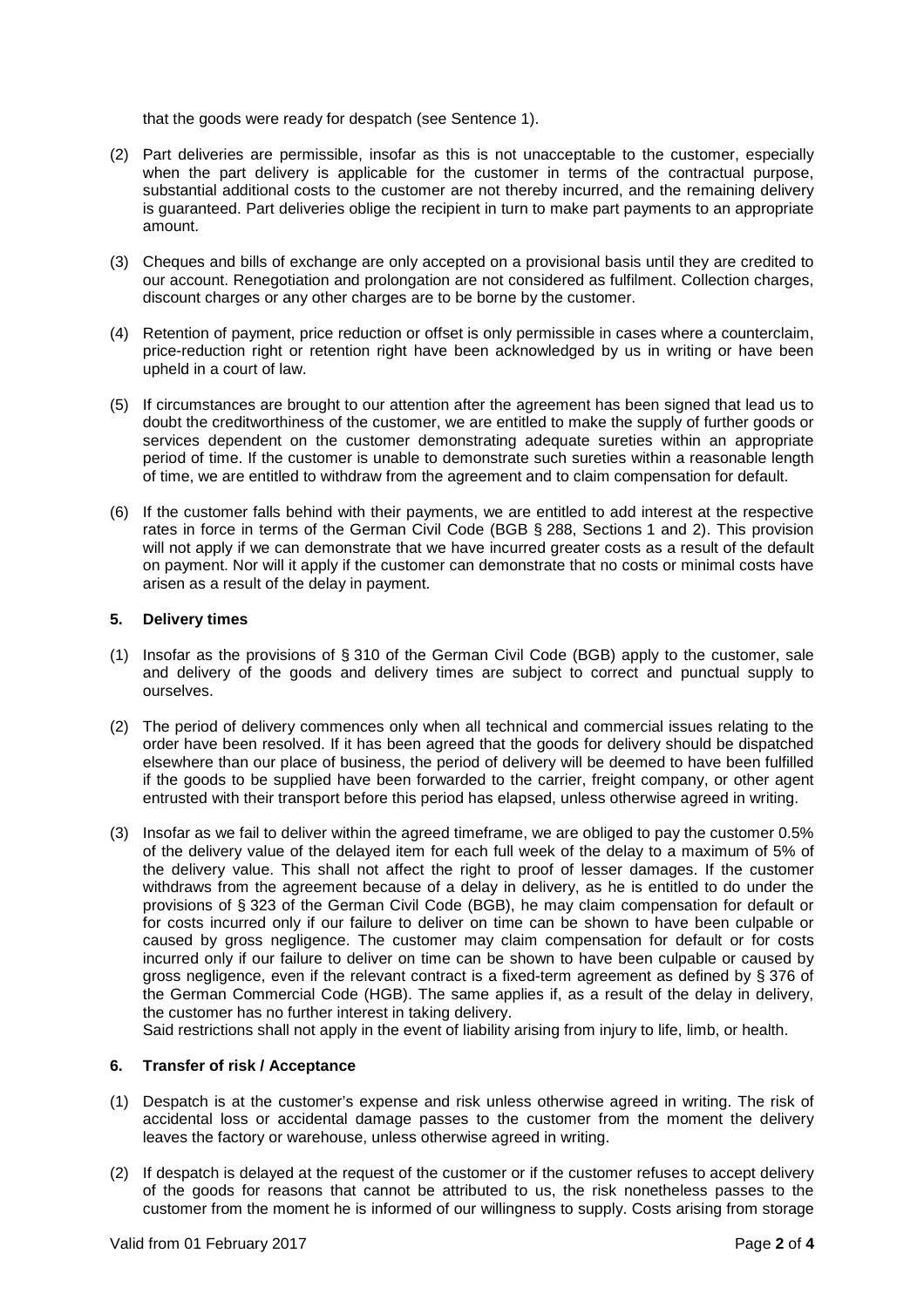(minimum of 0.5% of invoiced value per month) are to be borne by the customer. This shall not affect the customer's right to proof of lesser damages.

(3) Unloading of goods is the responsibility of the customer and any costs are to be borne by him.

### **7. Warranty for new and used items**

- (1) Any claim by a customer under warranty presupposes that within a three-day period commencing with the discovery of the defect and/or with the point in time from which, given normal use, the customer could have discovered the defect, he has fulfilled his obligation to give notification of defects under § 377 of the German Commercial Code (HGB), providing that the commercial transaction is governed by § 343 of the German Commercial Code (HGB).
- (2) In the event of a proven defect, the customer's sole initial entitlement shall be to require that the fault be rectified. In this case, we are obliged to bear the cost of all necessary measures as laid down in § 439 of the German Civil Code (BGB). In the case of spare parts, the customer is entitled to demand a replacement delivery.
- (3) If we are not prepared or not in a position to rectify the defect or to replace the faulty goods and, in particular, if rectification or replacement by ourselves takes an unreasonable length of time, or if we refuse to rectify or replace, or if the process of rectification or replacement is unsuccessful for any reason, then the customer is entitled under § 323 of the German Civil Code (BGB) to withdraw from the agreement or to make reduced payment in line with § 441 of the German Civil Code (BGB).
- (4) Insofar as the customer is an entrepreneur as defined by § 310 of the German Civil Code (BGB), the item which forms the basis of the complaint may be sent back to us carriage paid.
- (5) Warranty and liability for the supply of used goods are excluded unless the deficiency of the item was apparent to us.
- (6) The period of warranty for new items is 12 months from the date of delivery. The period of warranty for refurbished components is 6 months from the date of delivery.

### **8. Liability**

- (1) We shall be liable solely and exclusively for culpable or grossly negligent misconduct on the part of employees and vicarious agents in the course of fulfilling the contractual services. In the case of simple negligence, we shall only be liable for damages
	- arising from injury to life, limb, or health, and/or
	- arising from the breach of essential contractual duties (cardinal duties), in which cases, however, the liability of the contractor shall be limited to compensation for foreseeable damages which might typically occur.
- (2) The limitation of liability arising from this section shall not apply in cases where we have withheld or concealed a defect or assumed a guarantee for the quality of the services, besides claims in terms of the Product Liability Act.

### **9. Sale of consumer goods**

- (1) Insofar as the agreement concerns the sale of consumer goods as defined by § 474 of the German Civil Code (BGB), the customer's warranty claims are governed by the special legal provisions of §§ 474 to 479 of the German Civil Code (BGB).
- (2) The customer's rights under warranty within the framework of the sale of consumer goods will expire two years after the delivery of a new item and one year after the delivery of a used item.

### **10. Retention of title**

(1) Goods delivered shall remain our property until the settlement of all payments due from the customer at the time when the agreement was signed.